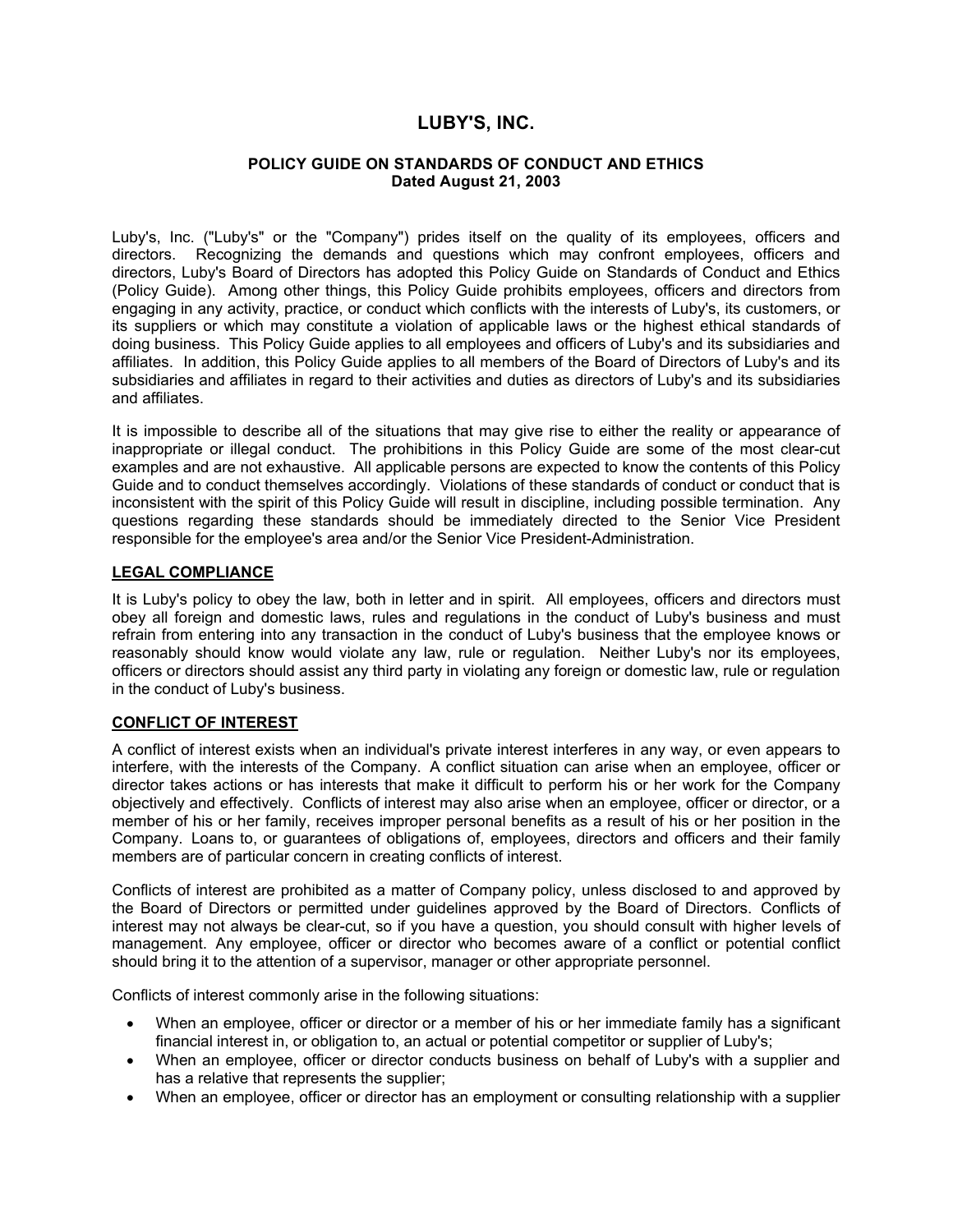or competitor;

• When an employee, officer or director or a member of his or her immediate family, or any other person designated by him gives to or accepts gifts of more than token value from an actual or potential competitor or supplier.

In most cases, a conflict of interest arises when an employee, officer or director has any business connection with a competitor, customer or supplier of the Company, except on behalf of the Company. Each employee, officer and director and each member of his or her immediate family is expected to avoid any significant financial interest or association that might interfere or might appear to interfere with his or her independent exercise of judgment in Luby's best interests. An interest amounting to one percent (1%) or less of any class of securities listed on a national stock exchange or which is regularly traded over-the-counter will not be regarded as a "significant" financial interest. Any interest in the stock, of a competitor or supplier, which is not publicly traded, must be treated as "significant" and must be disclosed.

Employees, officers and directors may not accept any employment or consultant relationship with any organization that does business with, or competes with, Luby's, unless such relationship is disclosed to and approved by the Board of Directors or permitted under guidelines approved by the Board of Directors. This includes serving as a director, advisor, or consultant unless the activity is conducted as a representative of Luby's.

Employees, officers and directors and their immediate families may not accept fees or gifts, including travel or entertainment, whenever these fees or gifts could reasonably be deemed by others to influence the judgment of the employee, officer or director in the conduct of Luby's business.

Any conflict or potential conflict of interest involving a director or officer must be immediately disclosed to the Chairman of the Board. In the case of an employee, it must be disclosed to the Senior Vice President responsible for the employee's area and/or the Senior Vice President-Administration. When an employee, officer or director confronts a possible conflict of interest situation, prompt and full disclosure is the correct first step to solving the problem.

# **CORPORATE OPPORTUNITIES**

Employees, officers and directors are prohibited from taking for themselves personally opportunities that are discovered through the use of corporate property, information or position. No employee, officer or director may use corporate property, information or position for personal gain, and no employee, officer or director may compete with the Company directly or indirectly. Employees, officers and directors owe a duty to the Company to advance its legitimate interests when the opportunity to do so arises.

# **NONDISCLOSURE OF COMPANY INFORMATION**

Information concerning Luby's business activities and Luby's customers must be kept confidential. This includes any information relating to Company business or personnel matters, and all non-public information entrusted to an employee, officer or director by the Company or its customers that might be of use to competitors or harmful to the Company or its customers, if disclosed. The disclosure of this information outside the Company could seriously damage the interests of the Company or its customers. Confidential information includes, but is not limited to, the following: financial, statistical, or operational data; food preparation procedures; specifications or recipes; patterns, blue prints or drawings; computer programs; compilations of information; training materials; marketing data; research plans; or any other strategic or operational plans relating to Luby's business. Safeguarding this information is everyone's responsibility. To protect this information, it is Company policy that confidential information of the Company should be disclosed within the Company only on a need-to-know basis. Confidential information of the Company should be disclosed outside the Company only when required by law or when necessary to further the Company's business activities and in accordance with the Company's disclosure guidelines. Employees, officers and directors shall not, at any time, discuss Luby's related business or personnel matters with third parties, including, but not limited to: members of the media, business community, financial community, or through internet message boards and chat rooms.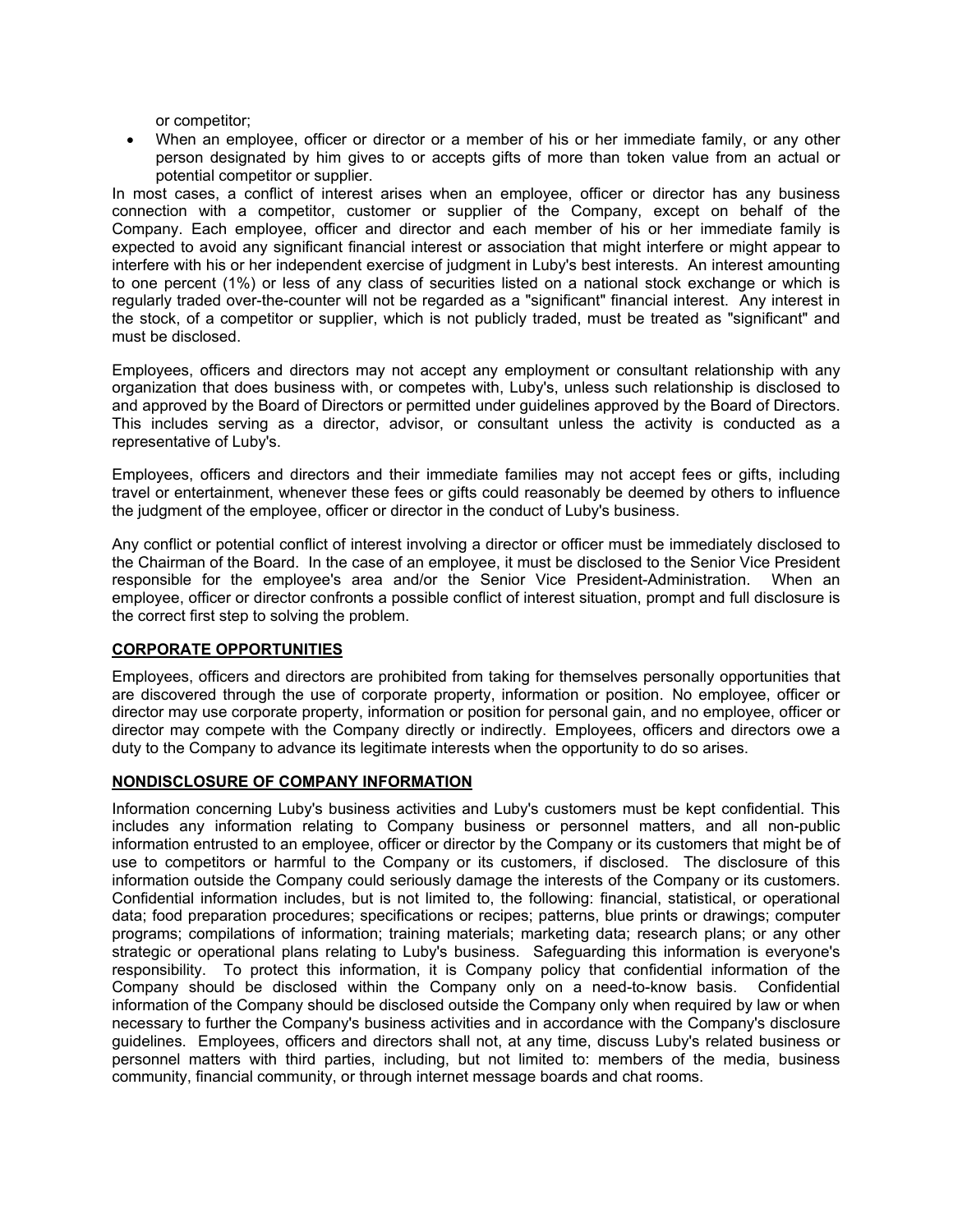# **INSIDE INFORMATION AND TRADING IN SECURITIES**

Until released to the public, material or significant information concerning Luby's results of operation, plans, budgets, forecast, successes or failure, or financial information of any kind is considered "inside" information. For any person to use this information for personal benefit or to disclose it to others outside Luby's violates Luby's interests.

Several rigidly enforced complex laws and regulations are intended to prevent misuse of corporate information by regulating the manner in which securities are bought or sold. Particularly important are the "truth-in-disclosure" and "antifraud" rules of the Securities and Exchange Commission, which are designed primarily to protect the investing public.

Under the "truth-in disclosure" and "antifraud" rules, anyone who is in possession of material inside information is an "insider." This includes not only knowledgeable directors and officers, but also nonmanagement employees and persons outside Luby's (spouses, friends, brokers, etc.) who may have acquired the information through tips. These rules prohibit insiders from trading in or recommending Luby's stock while such material inside information remains undisclosed to the general public.

Please note that the rules apply only to material inside information. The inside information possessed by an individual is "material" if it is important enough to affect that individual's or anyone else's decision to buy, sell, or hold Luby's stock.

Some individuals may not realize that they possess "material inside information." All information pertaining to sale, cost, customer counts, location, trend, etc. can be "material" even though the individual may not be aware of the eventual effect on corporate earnings.

An insider is allowed to get back into the market only after the material inside information has been publicly disclosed, and then only after a reasonable time has been allowed for the information to be absorbed by the public. Insider trading is both unethical and illegal.

Luby's has well defined channels through which data must flow to the public. No disclosure of material inside information should be made without the approval of Luby's Chief Financial Officer or Chief Executive Officer.

The following guidelines are established to help Luby's employees comply with Luby's policy and avoid the penalties for breach of the federal securities laws, as well as the resulting criticism and embarrassment to the individual and to Luby's:

- A Luby's employee must not disclose material inside information to anyone, except to persons within Luby's whose positions require them to know it, until Luby's has publicly released it.
- A Luby's employee should not place an order to purchase or sell Luby's stock when he or she has knowledge of material inside information concerning Luby's that has not been disclosed to the public. He or she should wait until the information has been publicly released and the public has had sufficient time to absorb it.
- A Luby's employee should not place an order to purchase or sell a security of another corporation, when he or she is aware that its value is likely to be affected by Luby's actions that have not been publicly disclosed. For example, it would be a violation of the "antifraud" rules if he or she were aware of some impending or completed action involving Luby's and another Company and then bought stock in the other Company because of the likely increase in its value.

The foregoing is a general statement of policy regarding trading in Luby's securities by employees, officers and directors. The Board of Directors has adopted more specific policies and procedures applicable to insider trading. All employees and officers are required to obey the rules set forth in the Statement of Policy - Trading Activities of Employees. All directors and executive officers are required to obey the rules set forth in the Statement of Policy - Trading Activities of Directors and Executive Officers (Insider Trading), including without limitation the prohibition on trading in the Company's securities during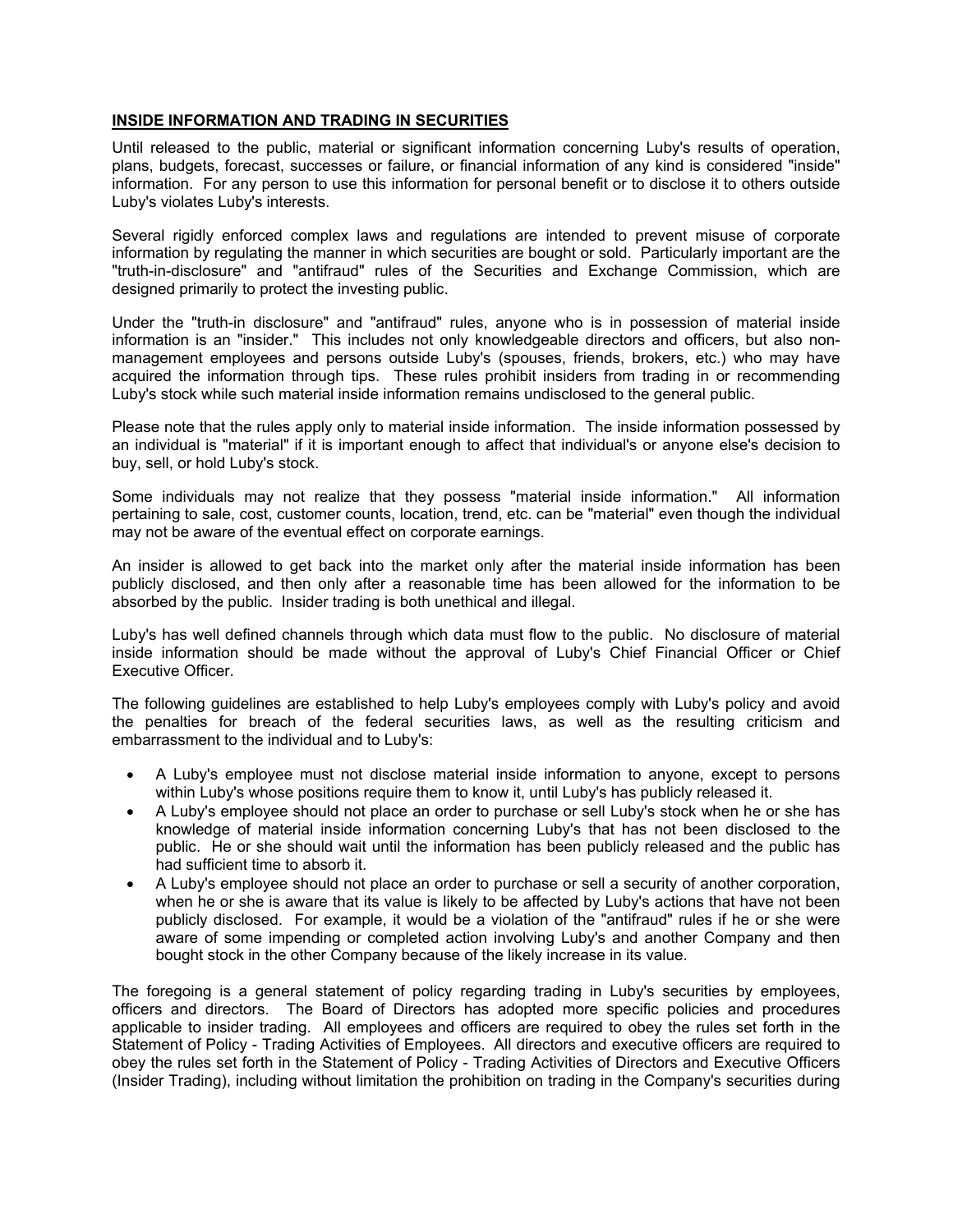specified "blackout periods" and the requirement to obtain prior approval from the Vice President-Shareholder Relations for all trades in the Company's securities outside of the "blackout periods." **MAINTAINING CONFIDENTIALITY**

All inside information as discussed above, plus all other information learned by virtue of a person's relationship with Luby's, about Luby's, its customers, or its suppliers is confidential. Luby's records and other proprietary information, including performance data, cost data, customer list, computer program, pricing information, recipes, and marketing plans are confidential.

Confidential information must not be used for personal benefit, shared with outside persons, or used for any purpose other than the conduct of Luby's business. Confidential information must not be released to the public by any means including print, broadcast, or electronic media (e.g. Internet or e-mail) without the approval of Luby's Chief Financial Officer or Chief Executive Officer.

## **SAFEGUARDING LUBY'S PROPERTY AND RECORDS**

Supplies, equipment, materials, and inventories purchased with Luby's money are to be used for Luby's purposes. All employees, officers and directors should safeguard this property from loss, damage, theft, carelessness and waste and ensure its efficient use. Loss, damage, theft, carelessness, waste and inefficient use have a direct impact on the Company's profitability. Employees, officers and directors must never take property for personal use or gain, nor may Luby's property be given away, sold, or traded without proper authorization.

Personnel who receive or disburse money as a part of their jobs have a special obligation to follow established procedures to ensure proper use and recording of funds. These procedures are designed to protect the employee as well as Luby's assets.

Employees, officers and directors who prepare Luby's records and reports should exert their best efforts to see that these documents are accurate and complete, safeguarded from loss or destruction, retained for specific periods of time, and maintained in confidence.

Deliberate falsification or alteration of Luby's documents and destruction of documents required to be prepared and maintained by law are prohibited.

Employees, officers and directors must not intentionally falsify, misrepresent, or give misleading information in any internal or external Luby's communication, report, or document of any kind.

### **RECORD-KEEPING**

Each Employee, officer and director shall ensure that all information he or she records or reports pertaining to the business of the Company shall be recorded and reported honestly and accurately and in a manner designed to permit the Company to make responsible business decisions. For example, employees, officers and directors who use business expense accounts must document and record such expenses accurately and honestly.

Books, records, accounts and financial statements of the Company must appropriately reflect the Company' s transactions and must conform to applicable legal requirements and the Company's system of internal controls. Unrecorded or "off the books" funds or assets should not be maintained unless permitted by applicable law or regulation.

Records should always be retained or destroyed according to the Company's record retention policies. In accordance with those policies, in the event of litigation or governmental investigation, please consult with the Senior Vice President-Administration.

### **FAIR DEALING**

Each employee, officer and director should endeavor to deal fairly with the Company's customers, suppliers, competitors and employees. None should take unfair advantage of anyone through